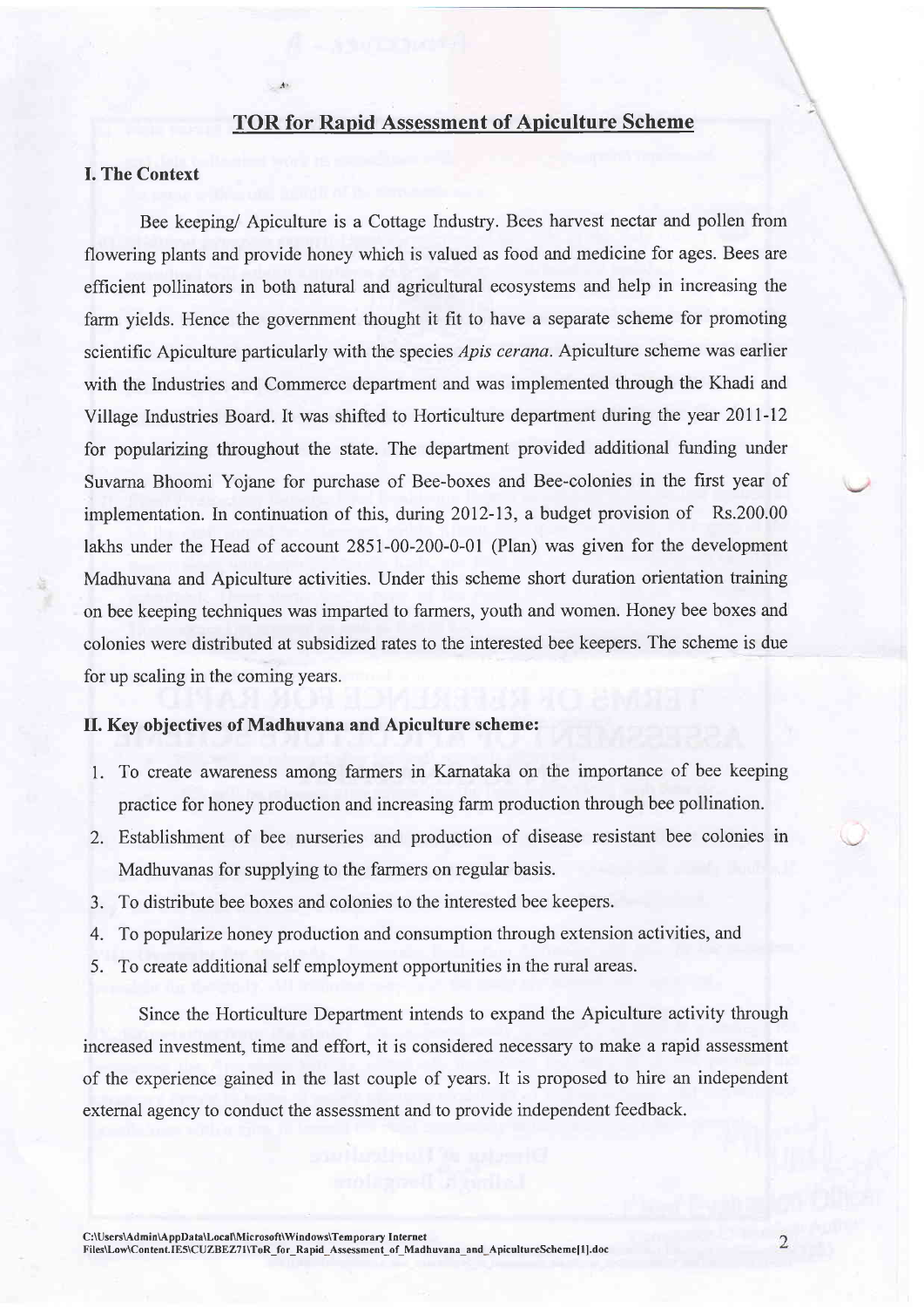## III. Terms of Reference:

- 1. To assess the effectiveness of Madhuvana and Apiculture Scheme implemented by Horticulture Department.
- To provide a snapshot of the economic contribution of Apiculture to the participating 2. households, particularly on the small and marginal farmers.
- 3. To assess the scope for further expansion of Apiculture activities in the state of Kamataka, and
- 4. To recommend ways and means to popularize the Madhuvana and Apiculture Scheme on a state-wide scale.

#### IV. Proposed methodologr:

Required data and information is to be collected through focus group discussion of participating farmers and some potential participants, personal interviews of key officials, honey traders, marketing agencies and other key stakeholders. It is necessary to cover all the agro-ecological regions of the state during the study. If need be, a limited survey of households may be taken up. Sample size and the justification for the same are to be provided by the participating consultants. Number of households, yield of honey in quintals, increase in the farm yields in tons and economic retums in lakh rupees will be the units of analysis.

# V. Deliverables and Time Schedule:

valuation

- a) Request for Proposal: A Request for Proposal (RFP) will be issued to the prospective extemal consultants. Each one of them will be given an opportunity to conceive the study according to their expertise and understanding and make a power point presentation in about 20 minutes to a team of senior officers in the last week of May, 2013. The proposal which is the best in terms of methodology to adequately cover the objectives of the study and modest in terms of cost will be accepted and the contract will be awarded to the agency which makes such a proposal.
- b) Inception Report: Contract agreement will be signed with the successful bidder within a week of the award. The consultant should submit a detailed Inception Report in accordance with the guidelines that will be provided and get this approved within two weeks from the date of agreement.